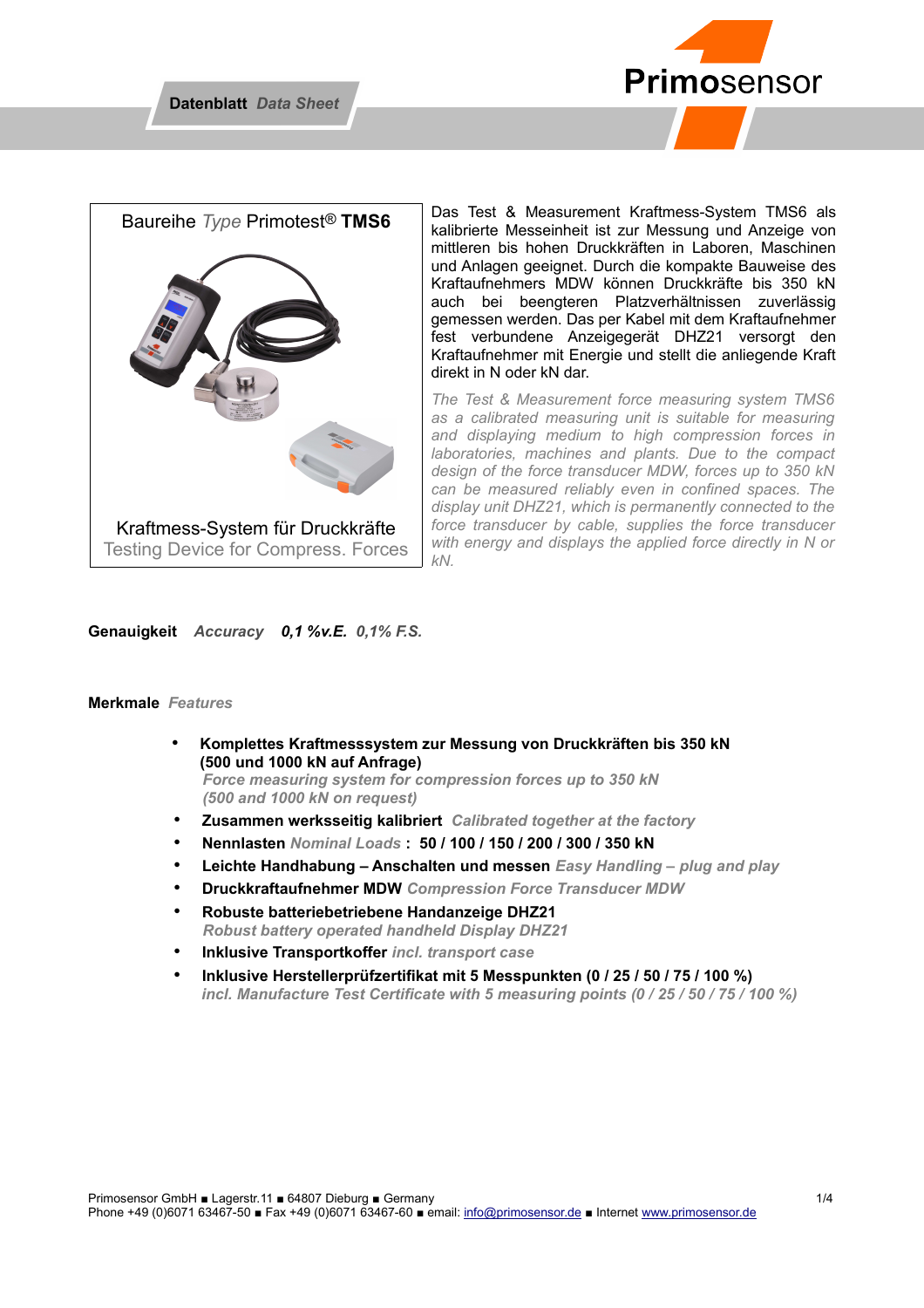

## **Maße Kraftaufnehmer MDW** *Dimensions Force Transducer MDW*



| <b>Nennlast</b><br><b>Nominal</b><br>Load (t) | ØA<br>[mm] | B<br>[mm] | $\mathsf{C}$<br>[mm] | ØD<br>[mm] | ØE<br>[mm] | F<br>[mm] | G<br>[mm] |
|-----------------------------------------------|------------|-----------|----------------------|------------|------------|-----------|-----------|
| 5/10                                          | 82         | 44        | 32                   | 22         | 70         | 22        | M8x15     |
| 15/20                                         | 100        | 48        | 35                   | 28         | 80         | 22        | M10x15    |
| 30/35                                         | 126        | 54        | 40                   | 35         | 105        | 22        | M12x20    |
| 50 / 100                                      | 160        | 85        | 60                   | 60         | 130        | 22        | M16x20    |
|                                               | $\infty$   |           |                      |            |            |           |           |
|                                               |            | $\cup$    |                      | ØA         |            |           |           |

#### **Nennlasten und Bestellnummern** *Nominal Loads and Order Numbers*

| <b>Nennlast</b><br><b>Nominal Load</b> | Bestellnr. Order Number |  |
|----------------------------------------|-------------------------|--|
| 50 kN                                  | TMS6050kN201            |  |
| $100 \text{ kN}$                       | TMS6100kN201            |  |
| 150 kN                                 | TMS6150kN201            |  |
| 200 kN                                 | TMS6200kN201            |  |
| 300 kN                                 | TMS6300kN201            |  |
| 350 kN                                 | TMS6350kN201            |  |

## **Technische Daten Kraftaufnehmer MDW** *Technical Data Force Transducer MDW*

| <b>Nennlast</b> Nominal Load $F_{nom}$                 | 5/10/15/20/30/35/50/100t |  |
|--------------------------------------------------------|--------------------------|--|
| <b>Grenzlast</b> Limit Load                            | 150 $%$ F <sub>nom</sub> |  |
| <b>Bruchlast</b> Breaking Load                         | 300 % F <sub>nom</sub>   |  |
| <b>Ausgangssignal Output Signal</b>                    | 2 mV/V $\pm$ 0.1 %       |  |
| Genauigkeit Accuracy                                   | 0,05 %v.E. %F.S.         |  |
| Wiederholgenauigkeit Repeatability                     | 0,03 %v.E. %F.S.         |  |
| Kriechen Creep (20 min)                                | 0.03% v.E. %F.S.         |  |
| Spannungsversorgung Voltage Supply UB                  | $<$ 15 VDC               |  |
| Eingangswiderstand Input resistance                    | 700710 Ohm               |  |
| Ausgangswiderstand Input resistance                    | 700705Ohm                |  |
| <b>Nenntemperaturbereich</b> Nominal Temperature Range | $-10$ $+40^{\circ}$ C    |  |
| Gebrauchstemperaturbereich Service Temperature Range   | $-20$ $+70^{\circ}$ C    |  |

Primosensor GmbH ■ Lagerstr.11 ■ 64807 Dieburg ■ Germany 2/4

Phone +49 (0)6071 63467-50 ■ Fax +49 (0)6071 63467-60 ■ email: [info@primosensor.de](mailto:info@primosensor.de) ■ Internet [www.primosensor.de](http://www.primosensor.de/)

 $\overline{\phantom{a}}$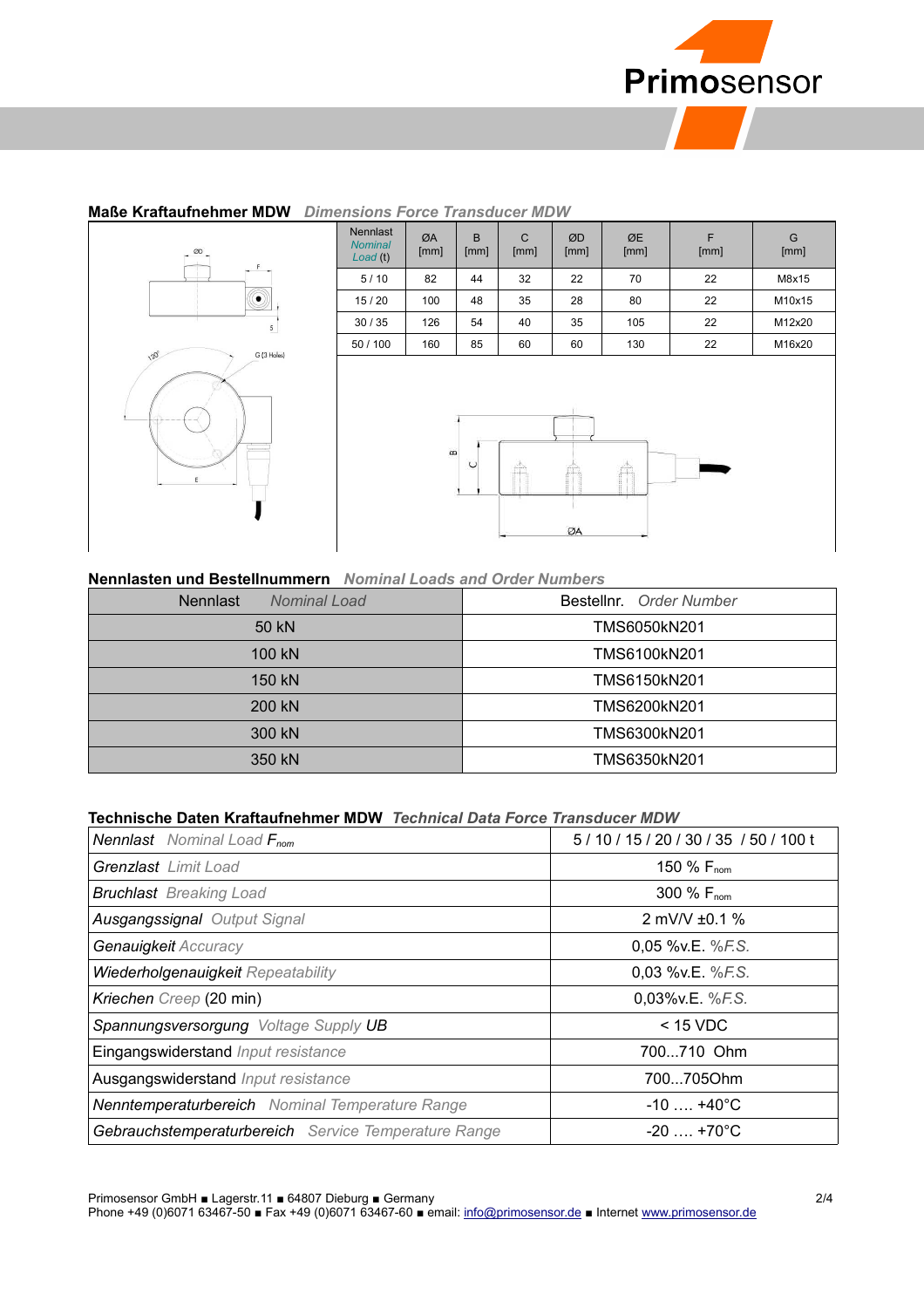

| <b>TemperatureEffect</b><br>Temperaturkoeffizient             | Nullpunkt<br>zero<br>Spanne<br>span               | $<$ 0,03 % F <sub>nom</sub> /10K<br>$<$ 0,02 % F <sub>nom</sub> /10K |
|---------------------------------------------------------------|---------------------------------------------------|----------------------------------------------------------------------|
| Nennmessweg Nominal Deflection                                |                                                   | $< 0.2$ mm                                                           |
| Nullsignaltoleranz Zero Balance                               | $<$ ±1 % v.E. % F.S.                              |                                                                      |
| Elektrischer Anschluss Electrical Connector                   | Kabelausgang 5 m Cable Outlet 5 m                 |                                                                      |
| Schutzklasse Protection Type DIN 60529                        | IP 68                                             |                                                                      |
| <b>Material Messfeder</b><br><b>Material Deformation Body</b> | <b>Rostfreier Stahl</b><br><b>Stainless Steel</b> |                                                                      |
| Gewicht Weight                                                |                                                   | 5-10t: 1,5kg / 15-20t: 3kg /<br>30-35t: 4kg / 50-100t: 10kg          |

## **Technische Daten Handanzeige DHZ21** *Technical Data Mobile Indicator DHZ21*

| <b>CUMBULE DAGIT HARABETYC DHEET</b> TCUMICAI DAG MODILE MACALOT DHEET<br>Anzeige Display | 12-stellige, 2-zeilige LCD-Anzeige, beleuchtet<br>12-digit 2-line LCD Display, illuminated |
|-------------------------------------------------------------------------------------------|--------------------------------------------------------------------------------------------|
| Eingangssignal Input Signal                                                               | $+/- 2$ mV/V                                                                               |
| Genauigkeit Accuracy                                                                      | 0,1 v.d. Messsp. 0,1 % of span                                                             |
| Sensorversorgung Sensor Supply Voltage                                                    | $3,3$ V                                                                                    |
| Interne Auflösung Internal Resolution                                                     | 16 bit                                                                                     |
| Zul. Brückenwiderstände Perm. Bridge Resistances                                          | 100 Ohm bis 500 kOhm                                                                       |
| Messrate einstellbar Measurement rate adjustable                                          | 10 Hz, 20 Hz, 100 Hz                                                                       |
| Nenntemperaturbereich Nominal Temperature Range                                           | 0°C bis +50°C                                                                              |
| Lagertemperaturbereich Storage Temperature Range                                          | -20 $^{\circ}$ C bis +70 $^{\circ}$ C                                                      |
| Versorgung Power Supply                                                                   | 4 x Batterie Typ AA                                                                        |
| Stromaufnahme o. Sensor Curr. Consumption w/o sensor                                      | ca. 80mA                                                                                   |
| <b>Betriebsdauer</b> Operating time                                                       | > 8 h Dauerbetrieb Continuous operation                                                    |
| Auto off time einstellbar adjustable                                                      | 8, 30, 60 min / offs                                                                       |
| <b>EMV Richtlinie EMC</b>                                                                 | 2014/30/EU                                                                                 |
| Niederspannungsrichtline LVD                                                              | 2014/35/EU                                                                                 |
| <b>RoHS Richtlinie</b>                                                                    | 2011/65/EU                                                                                 |
| <b>Schutzart IP Protection</b>                                                            | <b>IP 40</b>                                                                               |
| Gehäuseabmessungen Dimensions Housing                                                     | 78 x 145 x 44 mm (b x l x h)                                                               |
| Gehäusematerial Material                                                                  | <b>ABS</b>                                                                                 |
| Gewicht Weight                                                                            | 35 <sub>g</sub>                                                                            |

Primosensor GmbH ■ Lagerstr.11 ■ 64807 Dieburg ■ Germany 3/4

Phone +49 (0)6071 63467-50 ■ Fax +49 (0)6071 63467-60 ■ email: [info@primosensor.de](mailto:info@primosensor.de) ■ Internet [www.primosensor.de](http://www.primosensor.de/)